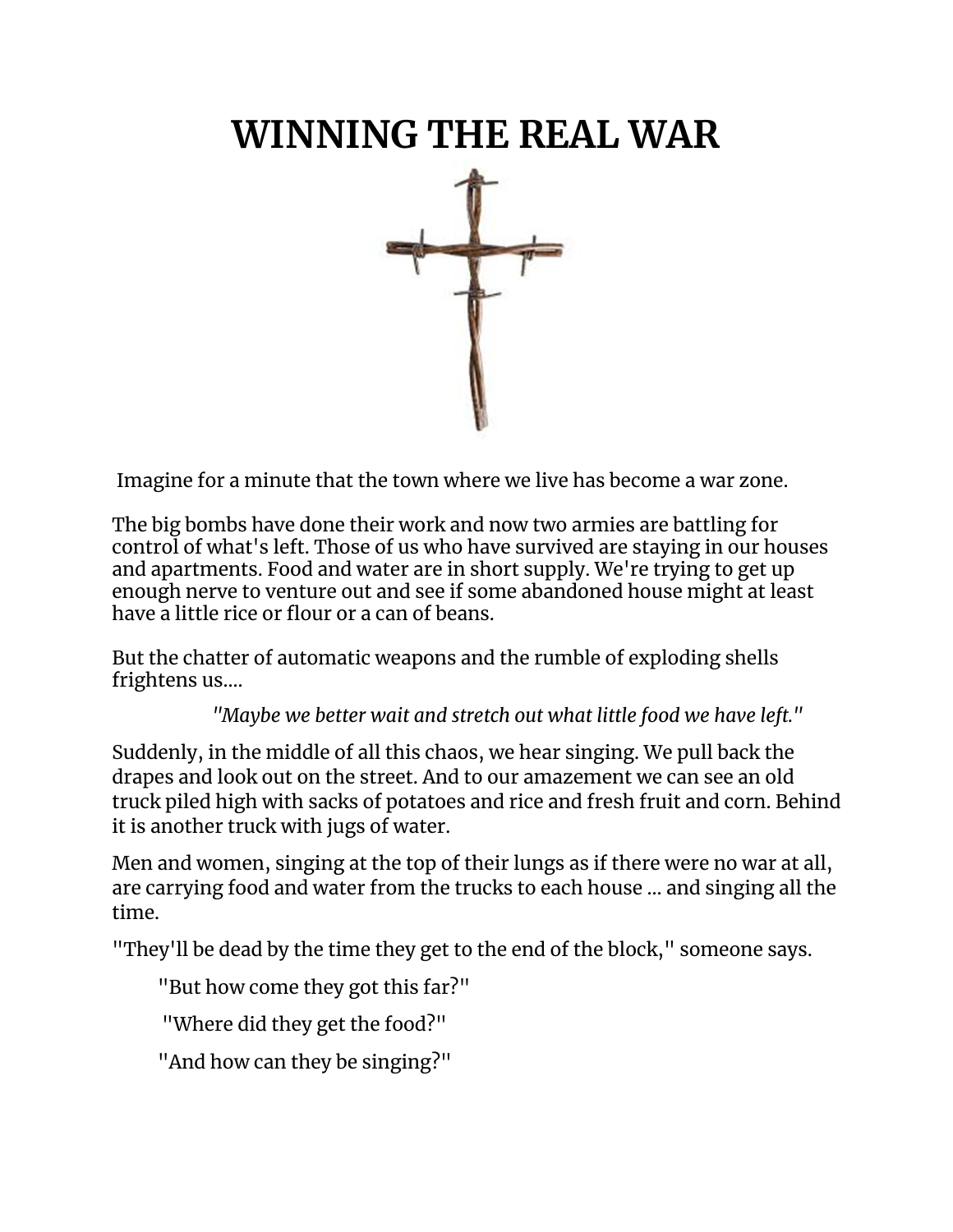There's a knock on our door.

There stands a man loaded down with food. Behind him is a woman with a jug of water.

"Here, take this," they say, and head back to the trucks singing their hearts out.

Suddenly a burst of automatic fire ... the woman is hit.

From out of a house across the street two women run to take her place. By the time the food trucks reach the end of the block, the army of helpers has doubled in size ... still singing.

Two armies are battling for control ... both of them are pawns of Satan the Prince of this world.

A third army comes up the street without a gun

#### **... this is the army that will conquer because it is overcoming evil with good, even at the price of death.**



**The One Who Brings Peace** *courtesy of Minid Oaten mindioaten.com*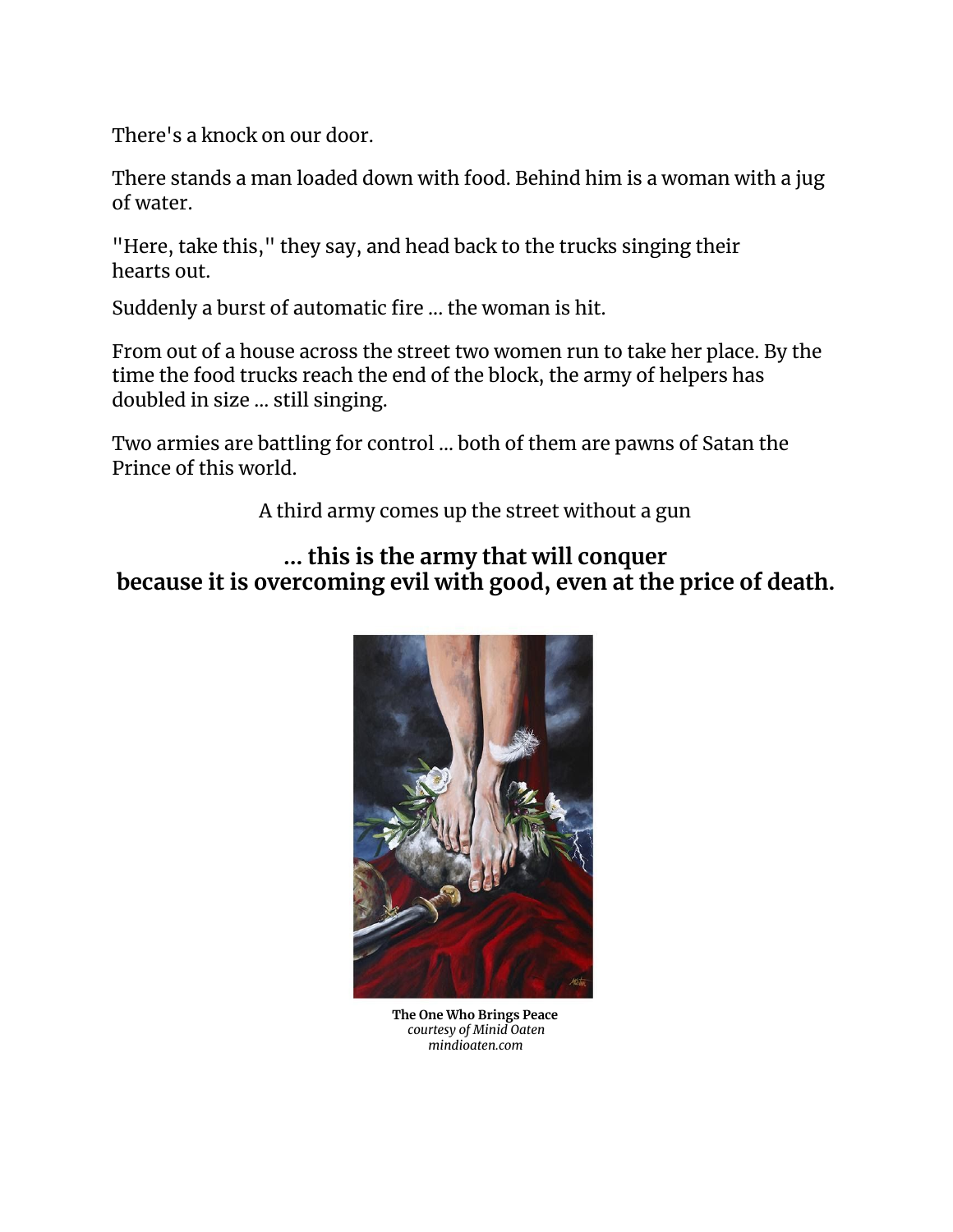*Now war arose in heaven, Michael and his angels fighting against the dragon; and the dragon and his angels fought, but they were defeated and there was no longer any place for them in heaven. And the great dragon was thrown down, that ancient serpent, who is called the Devil and Satan, the deceiver of the whole world --- he was thrown down to the earth, and his angels were thrown down with him. And I heard a loud voice in heaven, saying, "Now the salvation, and the power and the kingdom of our God and the authority of his Christ have come, for the accuser of our brethren has been thrown down, who accuses them day and night before our God. And they have conquered him by the blood of the Lamb and by the word of their testimony, for they loved not their lives even unto death. Rejoice then, 0 heaven and you that dwell therein! But woe to you, 0 earth and sea, for the devil has come down to you in great wrath, because he knows that his time is short! "*

#### *Revelation 12:7-12*

We could sit down and discuss for the rest of our lives why God, if he is all powerful, should permit any opposition from men or demons. Why does he allow this war to go on? But that wouldn't change the fact that there is a struggle in the realm of spirit, of which the political, military, economic wars being waged at this hour, are only a dim reflection.

Evil is not just the absence of good ... like cold is the absence of heat.

Evil is not just something inside our heads.

Evil exists outside of us as well as within us.

- Evil is intelligent.

- Evil is personal.
- Evil is organized.
- Evil is a kingdom.

If we survive all the wars that will ravage the earth in the coming years but allow our hearts to be conquered by evil, we've lost the real war. The real war is between good and evil ... between the kingdom of God and the kingdom of Satan ... and every one of us has to choose which side we're going to be on.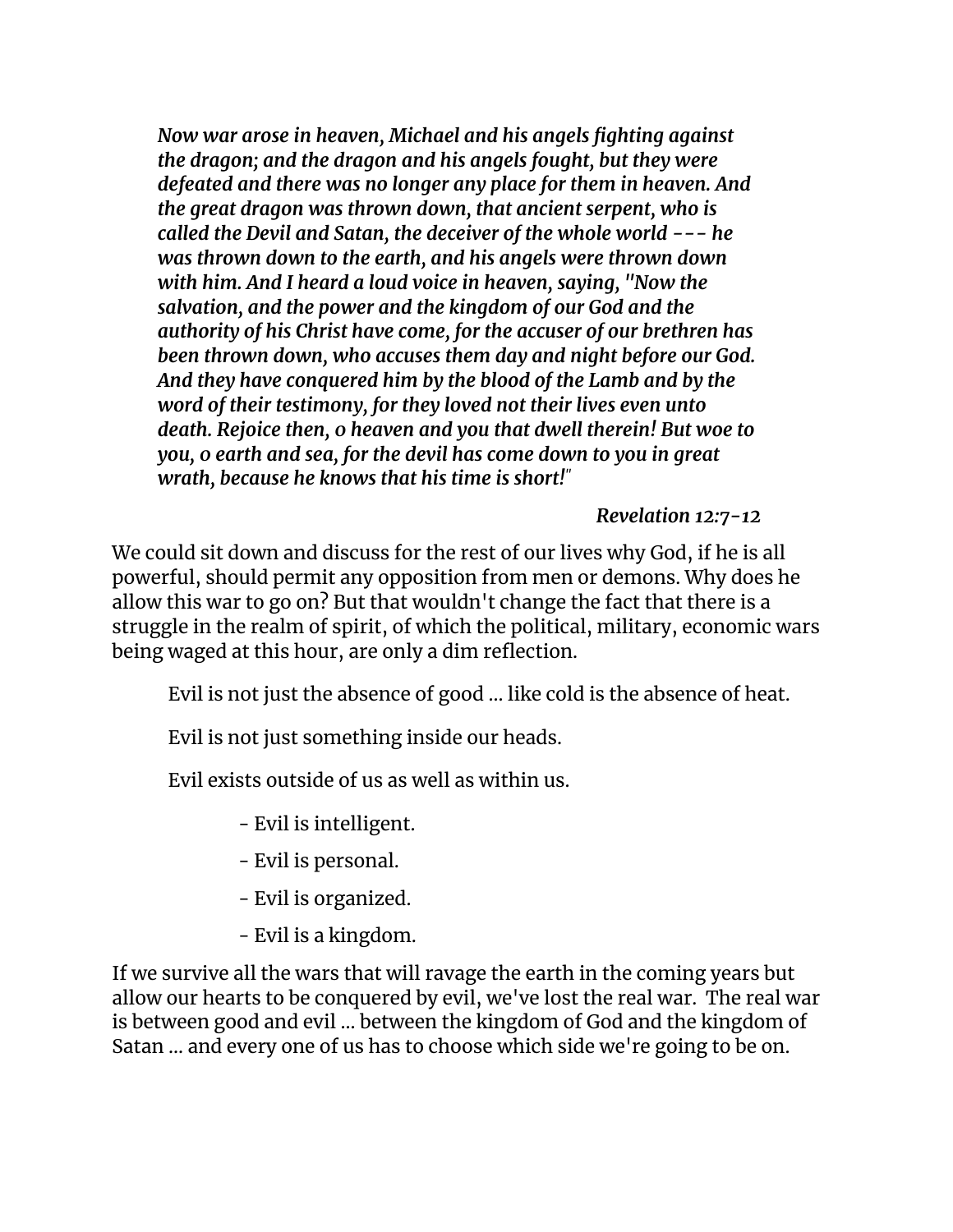*"I came to cast fire upon the earth; and would that it were already kindled! I have a baptism to be baptized with; and how I am constrained until it is accomplished! Do you think that I have come to give peace on earth? No, I tell you, but rather division; for henceforth in one house there will be five divided, three against two and two against three; they will be divided, father against son and son against father, mother against daughter and daughter against her mother, mother-in-law against her daughter-in-law and daughter-in-law against her mother-in-law."*

#### *Luke 12:49-53*

These are the words of a man who never carried a sword, never raised his fist,never gathered an army, yet he came to divide the earth ... and he did.

And each of us has to decide whether we're going to surrender our lives to the kingdom of evil or surrender our lives to Jesus, and by his power conquer evil.

- We don't conquer evil by hiding in the house with the drapes drawn.
- Nor do we conquer evil by picking up a gun and going out there shooting.

## **- We conquer evil by joining the army of the Lamb.**



**Sacrificial Lamb** *by Chuck Wilkinson courtesy of Betty Wilkinson chuckwilkinsonart.com*

Observe how the Lamb, Jesus, overcame evil: by walking right into it!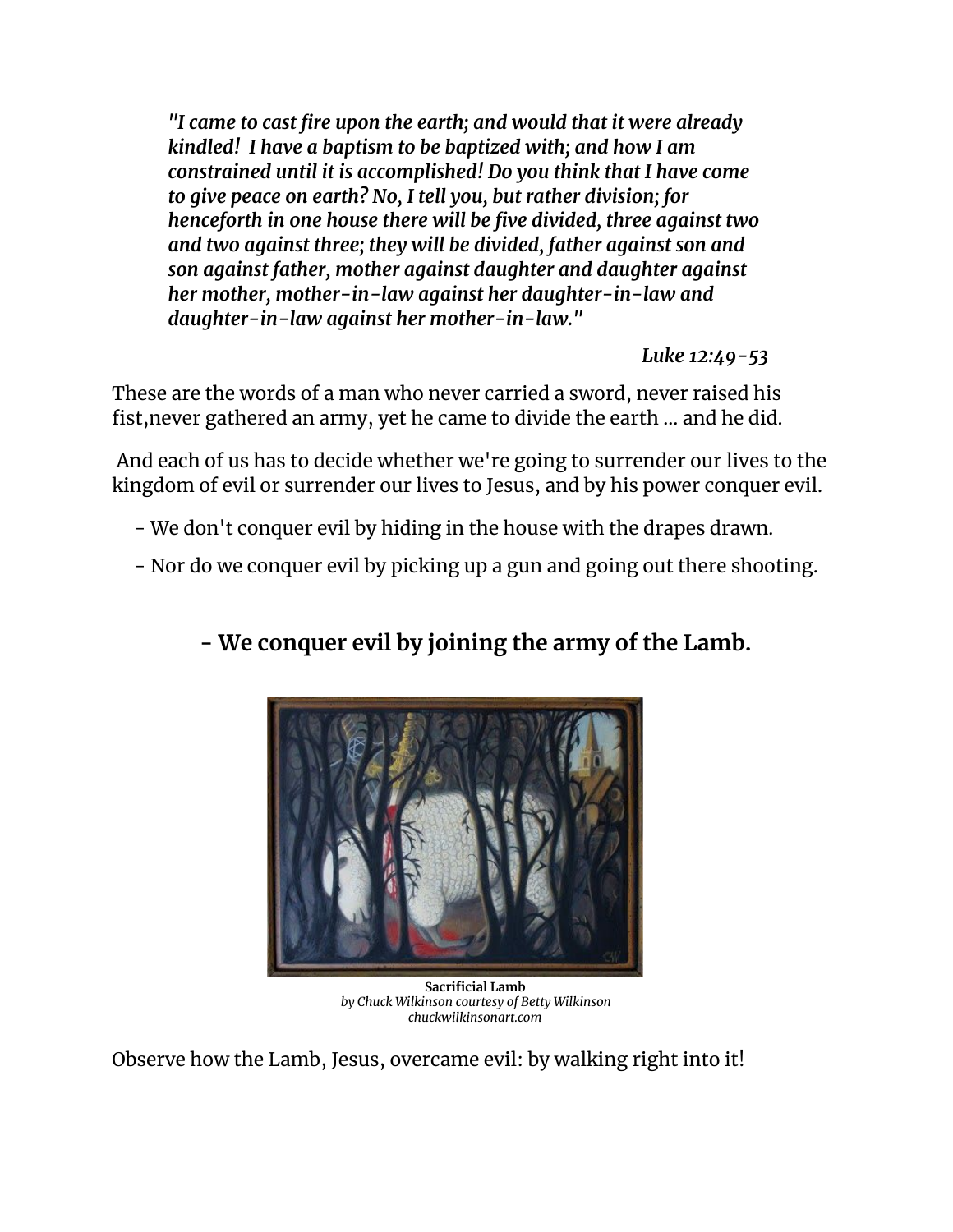*"Behold, we are going up to Jerusalem, and everything that is written of the Son of man by the prophets will be accomplished. For he will be mocked and shamefully treated and spit upon; they will scourge him and kill him, and on the third day he will rise."*

*Luke 18:31-33*

He went up to Jerusalem and laid down his life and conquered Satan. And so we overcome the kingdom of evil not by running away from it, but by walking straight toward it.

> *And I heard a loud voice in heaven, saying, "Now the salvation, and the power and the kingdom of our God and the authority of his Christ have come, for the accuser of our brethren has been thrown down, who accuses them day and night before our God. And they have conquered him by the blood of the Lamb and by the word of their testimony, for they loved not their lives even unto death."*

> > *Revelation 12:10-11*

They conquered him....

1. By the blood of the Lamb.

2. By the word of their testimony.

3. By loving not their lives even unto death.

Thank God there are no shells exploding out there.

But to pretend there is no war going on is to be willfully blind.

The dragon and his angels have been thrown down to the earth ... and things are out of control and there is not a man or a nation that is able to bring things under control again.

Yet the simplest child of God can go out there like David before Goliath and conquer.

We are not helpless victims on a sinking ship.

We are sons and daughters of the most high God. And we are given everything we need to conquer the lying spirit which has captured this earth. We conquer him,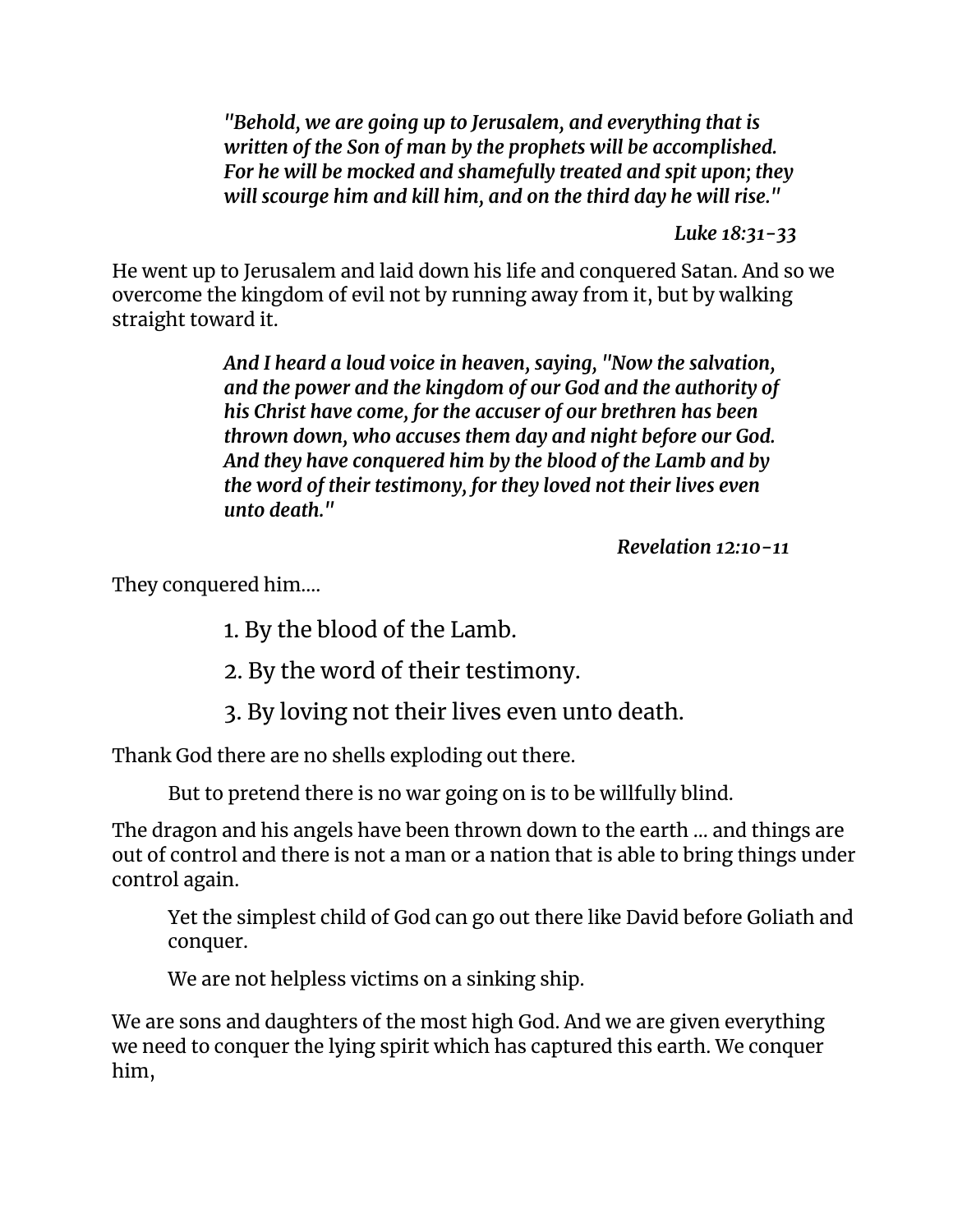- by the blood of the Lamb,

- by the word of our testimony,

- by defying the fear of death.

*We conquer Satan by,*

### **1. The blood of the Lamb, which brings peace into our own hearts.**



**The Blood** *courtesy of Anthony Falbo falboart.com*

In order to win the battle on the outside we first have to win the battle on the inside. You win this inner war by getting your sin covered.

> *Blessed is he whose transgression is forgiven; whose sin is covered. Psalm 32:1*

...."God be merciful to me, a sinner."

Satan only has scope within us when he has sin-ground to stand on.

Call for the blood ... the ground drops away and Satan sinks.

- By the blood of the Lamb we put away the old nature.

- By the blood of the Lamb we call for the Spirit and put on the new nature.

- By the blood of the Lamb we end the war inside us by driving sin, guilt, fear of death and Satan himself out.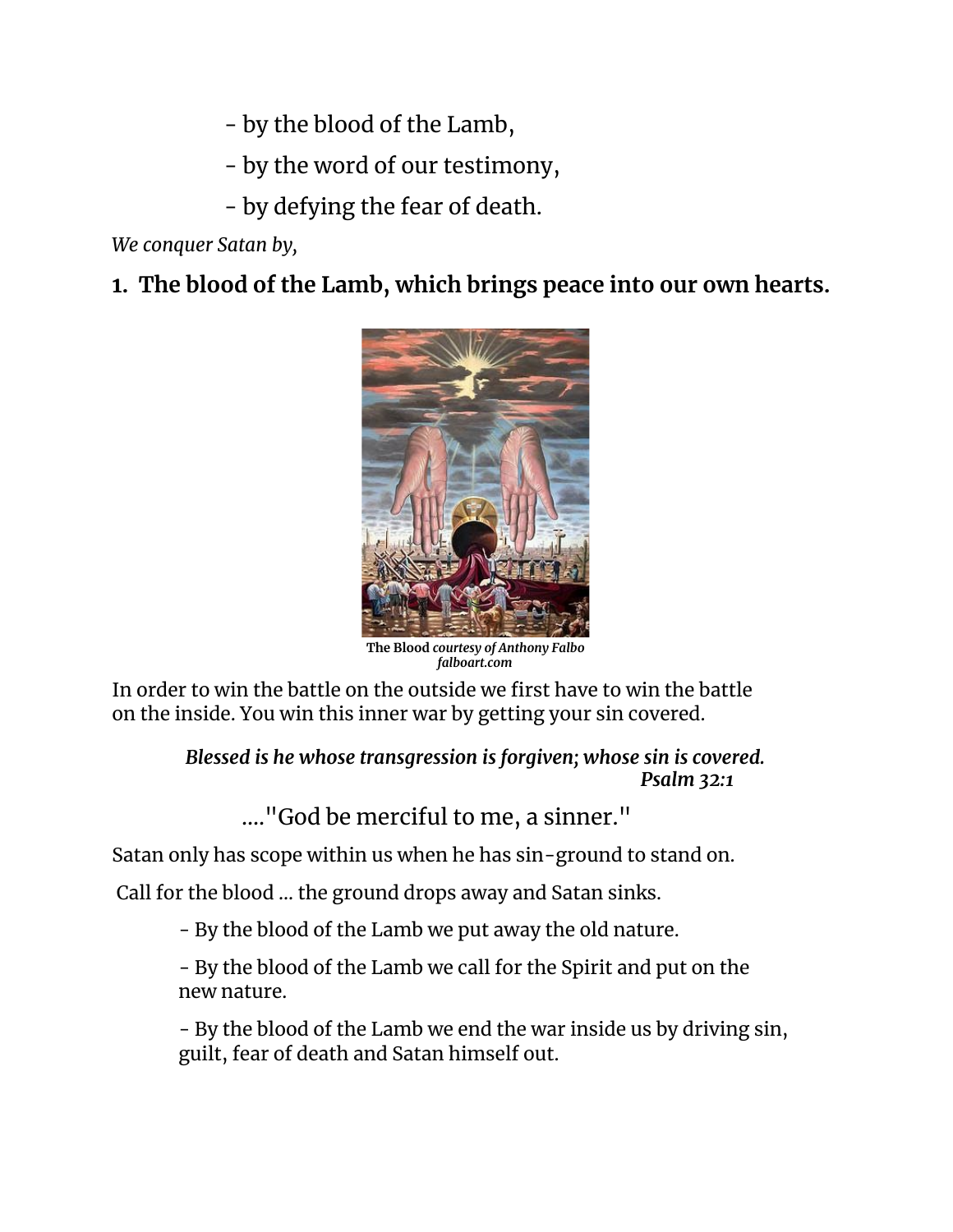In mercy the Lord has instituted the meal we call Communion so that we can come together and renew our vision of his atoning death, confess our sins, repent of them and join ourselves, with thanksgiving and praise, to his broken body and his shed blood.

- Now we have peace.

- Now we can handle the battle on the outside.

*We conquer Satan by,*

#### **2. The word of our testimony**



**Singing Rainbows** *courtesy of Eric Holmlund ericholmlund.com*

.... they sang as they went down the street feeding the hungry.

*Thou art my hiding place, thou shalt preserve me from trouble; Thou shalt compass me about with songs of deliverance.*

*Psalm 32:7*

When the war zone around us begins to hear those songs of deliverance ... begins to hear a word of testimony, Satan will be driven back in defeat.

And what is the word of our testimony?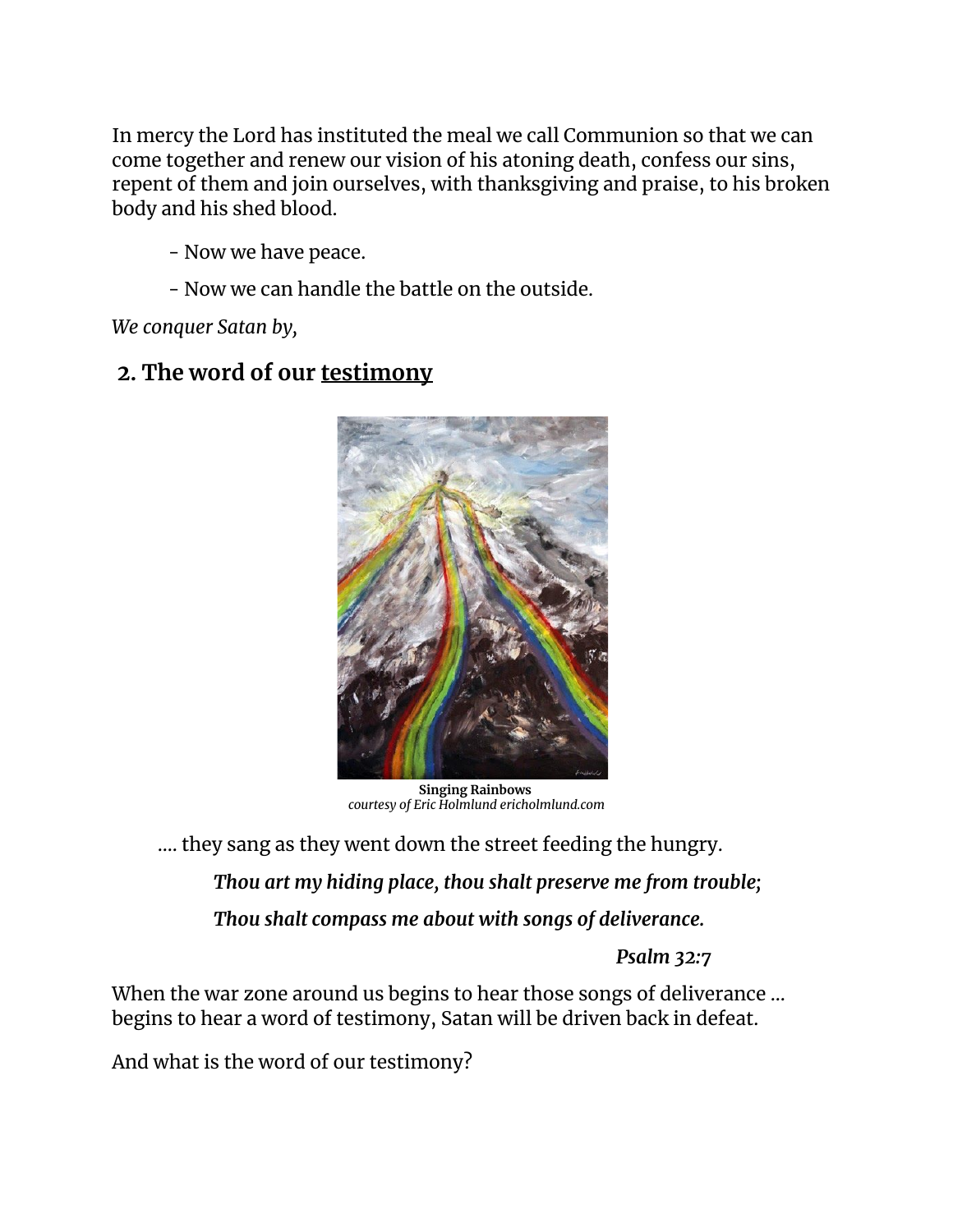Our testimony is that Jesus of Nazareth is the Savior of this world.

- He alone is its healer.
- He alone is its hope.
- He alone is its peace with a holy God.
- He alone is the escape from the false God of this world.

## Jesus is Lord!

Jesus is King of Kings and Lord of Lords now ... and we need to confess this to him, to each other and to the world.

We don't conquer Satan by just being respectable and proper.

We conquer Satan by a strong, clear, bold Spirit-anointed word.

Lord God! Open our mouths and give us tongues to speak your burning truth until it sets fire to the earth!

*We overcome Satan by,*

### **3. Loving not our lives even unto death.**

Who of us can deny that far too long we have loved our lives to death?

- We loved our lives so much,

- we played it so safe,

- we pampered ourselves so much ..... worrying about dying ....we were dead.

Help us now, Lord God, to throw away the fear of death and all the fears that hang with it.

God help us to go out into the streets of the city of this world with the blood of the Lamb and the word of our testimony…